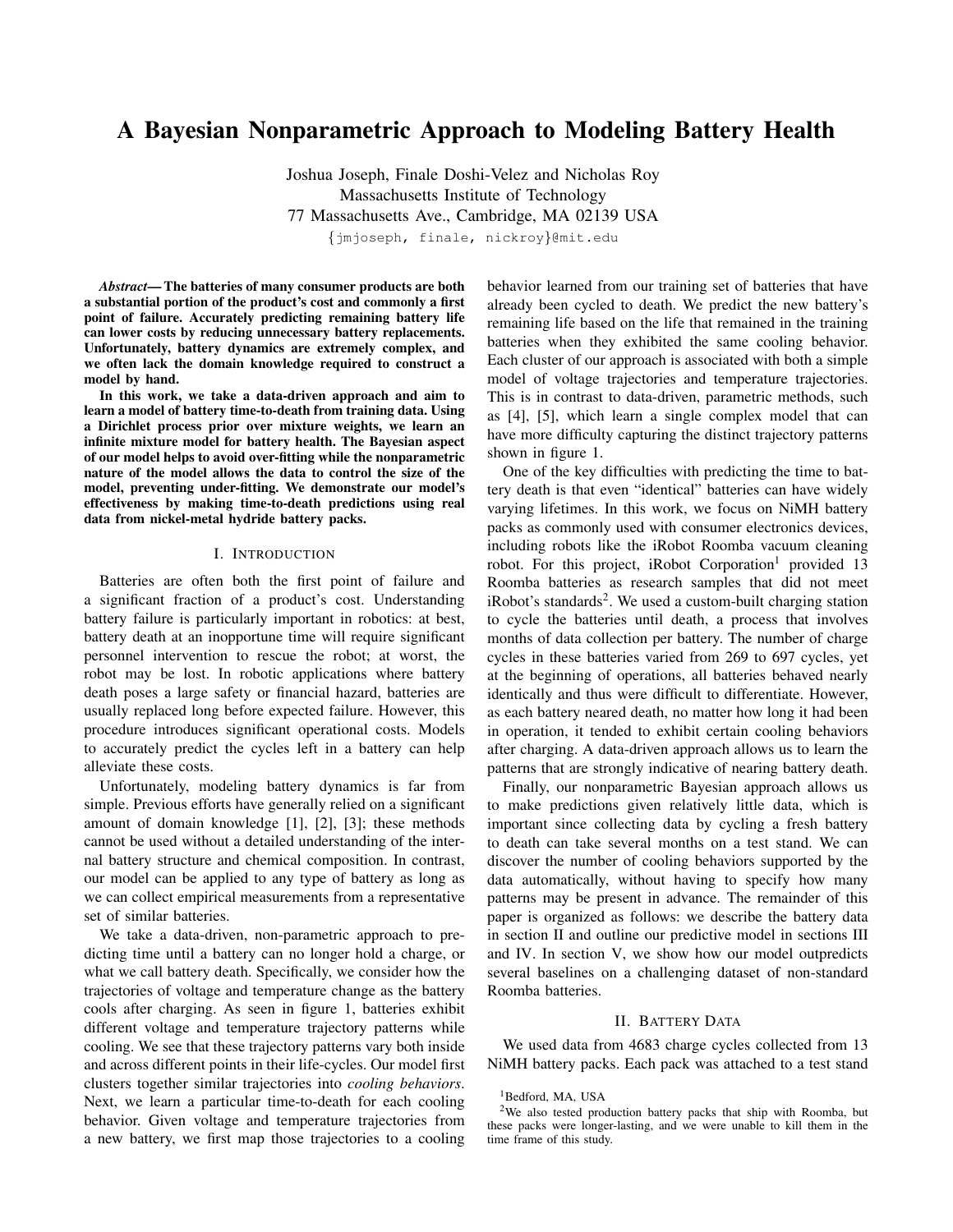

Fig. 1. Sample voltage and temperature trajectories from different parts of a battery's life-cycle showing different patterns of cooling.

which automatically cycled the battery through charging, cooling, and discharging. (Batteries heat up during charging; the charger automatically adds a cooling phase to prevent the batteries from overheating during the constant cycling.) The batteries started out new and were cycled until they could no longer hold charge, which we defined as battery death. Battery temperature and voltage were measured during each phase of each cycle.

To predict battery health, we focused on modelling the cooling phase of each cycle for two reasons. First, as seen in figure 1, batteries do exhibit a variety of distinct cooling behaviors over their lifetimes—thus, these data do contain information about battery health. Second, the cooling phase is a part of the cycle that can be most consistently measured in actual operation. Unlike on test stands, real-world discharge trajectories strongly depend on the robot's operations; charge trajectories, while somewhat more consistent, depend on the initial charge. Cooling trajectories are easily measured at the charging station and largely depend on the battery's final, fully charged state.

#### III. COOLING BEHAVIOR MIXTURE MODEL

To model cooling trajectories, such as those in figure 1, we assume that each voltage and temperature trajectory belongs to a particular cooling behavior. A cooling behavior is defined by a distribution over voltage and temperature trajectories. Let  $\theta_v^j$  be the set of parameters that define the characteristic voltage trajectory for cooling behavior *j*, and let  $\theta_e^j$  be the set of parameters that define the characteristic temperature trajectory for cooling behavior *j*. 3

Suppose we are given a pair of voltage and temperature trajectories  $v_0, v_1, \ldots, v_N$  and  $e_0, e_1, \ldots, e_N$  measured at times  $t_0, t_1, \ldots, t_N$ . Our mixture model defines the probability of these data as

$$
p(v_{0:N}, e_{0:N}|t_{0:N}) = \sum_{j=1}^{M} p(v_{0:N}|t_{0:N}, \theta_v^j) p(e_{0:N}|t_{0:N}, \theta_e^j) p(j)
$$
\n(1)

where *M* is the total number of cooling behaviors. Factoring the probabilities of a voltage trajectory  $p(v_{0:N}|t_{0:N}, \theta_v^j)$  and temperature trajectory  $p(e_{0:N}|t_{0:N}, \theta_e^j)$  encodes our assumption that the voltage and temperature trajectories are independent given the mixture component *j* (which represents the battery's health state). Using a Bayesian approach, that is, placing a distribution over every parameter setting *θ j* , helps avoid overfitting–a serious issue when the amount of data is limited.

Our goal is to learn the parameters  $\theta^j$  for the characteristic curves and the probabilities  $p(j)$  from the training data, and then learn a model of time-to-death for each behavior. (Note that only the temperature and voltage patterns for a cycle are used as input for the initial clustering, since in testing, we will not know the number of cycles remaining.) We can then use this model to predict the time-to-death by inferring the type of cooling behavior exhibited by a new battery. We describe the model we use for the cooling behaviors below; in section III-B, we describe the clustering process used to define cooling behaviors out of measured trajectories.

# *A. Modeling Measurement Trajectories*

We model a measurement trajectory  $p(v_{0:N}, e_{0:N}|t_{0:N}, \theta^j)$ as characteristic curves with additive Gaussian noise.

*a) Voltage Trajectory Model:* The physics of electrical charge in batteries make an exponential curve a natural choice for the characteristic way in which we expect the voltage to change during the cooling cycle (see figure 1 for sample trajectories). We posit that the measured voltages in the trajectory will vary around this characteristic exponential curve with independent, Gaussian noise. Thus, the voltage curve associated with particular cooling behavior is characterized by the parameters of the exponential curve and the amount of measurement noise.

Formally, we define the probability of a voltage trajectory  $p(v_{0:N}|t_{0:N}, \theta_v^j)$  given a particular characteristic curve as

$$
v_i \sim \mathcal{N}\left(b_0^j + b_1^j \exp(b_2^j + b_3^j t_i), (\sigma_v^j)^2\right) \tag{2}
$$

<sup>3</sup>We also considered using the number of elapsed cycles as a feature, but we found this feature actually reduced prediction accuracy by splitting clusters with different numbers of elapsed cycles but similar remaining battery life — an acute issue given the bimodal nature of battery life.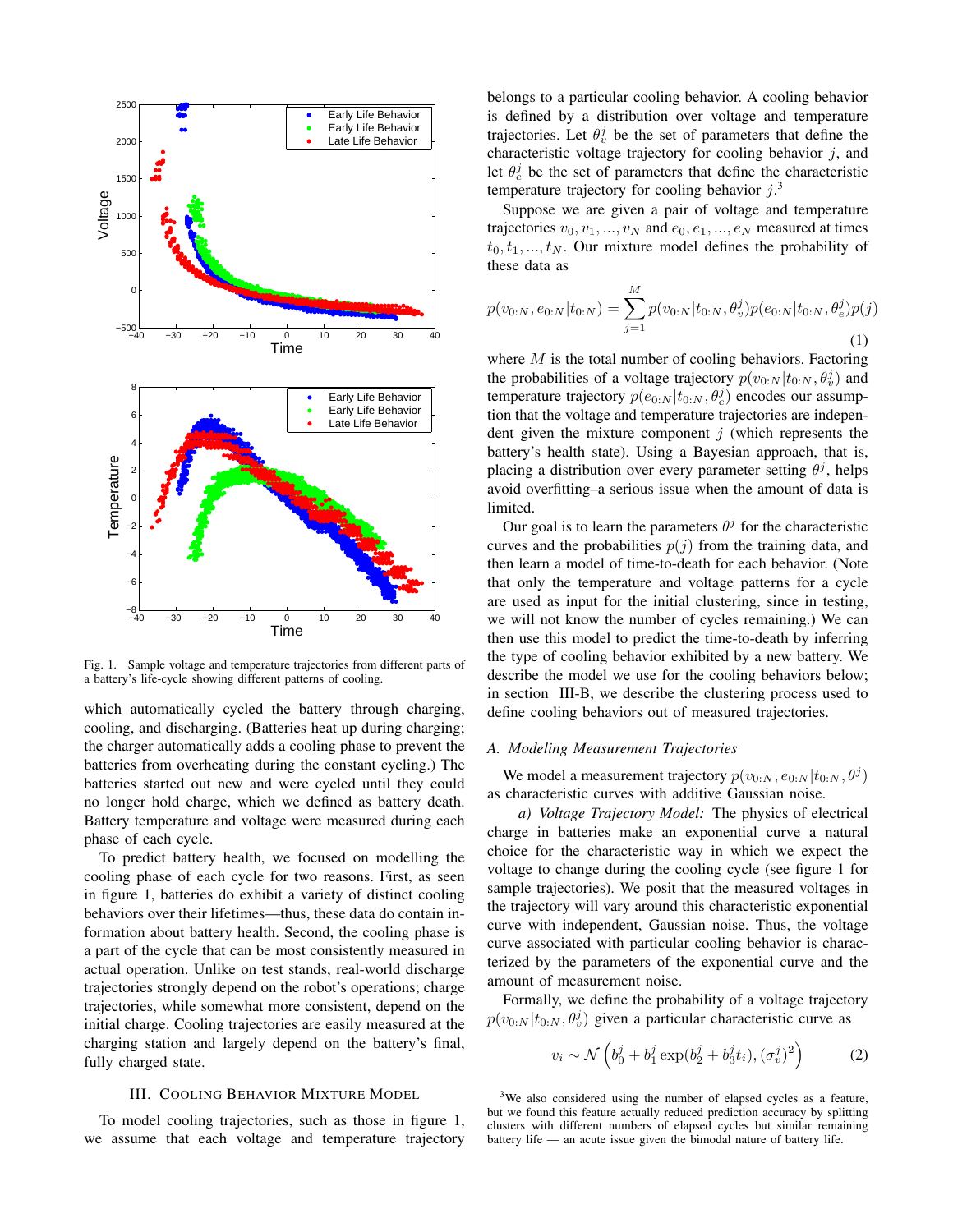and let  $\theta_v^j = \{b_0^j, b_1^j, b_2^j, b_3^j, \sigma_v^j\}$ . We place an independent Gaussian prior over the values of each element of  $\theta_v^j$  (posterior update equations in appendix A).

*b) Temperature Trajectory Model:* The temperature trajectory exhibits a more complex pattern because the battery initially continues to get warmer after the charging phase before cooling down. We evaluated first to fifthorder polynomial fits on various sample trajectories using a nested ANOVA, and a third-order polynomial was generally where the F-statistic reduced the most dramatically. Thus, we defined the probability of a temperature trajectory  $p(e_{0:N}|t_{0:N},\theta^j)$  given a particular characteristic mean curve as

$$
e_i \sim \mathcal{N}\left(d_0^j + d_1^j t_i + d_2^j t_i^2 + d_3^j t_i^3, (\sigma_e^j)^2\right) \tag{3}
$$

and let  $\theta_e^j = \{d_0^j, d_1^j, d_2^j, d_3^j, \sigma_v^j\}$ . We place an independent Gaussian prior over the values of each element of  $\theta_e^j$  (posterior update equations in appendix B).

#### *B. Clustering Measurement Trajectories into Stages*

From figure 1, we see that batteries exhibit a variety of cooling behaviors—that is, a variety of characteristic voltage and temperature curves during cooling—over the battery lifetime. We use a Dirichlet process [6], [7] to guide the process of clustering the voltage and temperature trajectories that we measure into distinct cooling behaviors. The Dirichlet process (DP) posits that an infinite number of cooling behaviors may exist, but certain behaviors are likely to be very common and others quite rare. Of course, if only a finite number of voltage and temperature trajectories are observed, they can only belong to a finite number of cooling behaviors. We first provide background on the DP and then describe how we use it to infer the number of cooling behaviors in our battery model.

*c)* The Dirichlet Process Prior: Let  $n_1...n_M$  be the number of trajectories assigned to behaviors 1*...M*, respectively, and let  $z_i$  be the labeled behavior of trajectory  $i$  (that is, if  $z_i = 5$  then the  $i^{th}$  trajectory was generated according to the 5 *th* behavior). Then, the probability that a newly observed trajectory  $N + 1$  belongs to behavior *j*, given the previous *N* data points, is

$$
p(z_{N+1} = j, j \in 1, ..., M | n_{1:M}, \alpha) = \frac{n_j}{N + \alpha} \quad (4)
$$

$$
p(z_{N+1} = j, j \notin 1, ..., M | n_{1:M}, \alpha) = \frac{\alpha}{N + \alpha}.
$$
 (5)

where  $\alpha$  is a concentration parameter that governs how often we expect to see a completely new type of cooling behavior. Having a model that can suggest that an observed trajectory is unlike any previous trajectory gives us the flexibility to automatically infer the number of behaviors in a dataset.

We place a gamma prior on  $\alpha \sim \mathcal{G}(a_{\alpha}, b_{\alpha})$  which leads us to the posterior distribution

$$
p(\alpha|n_1, ..., n_M, a_\alpha, b_\alpha) \propto p(n_1, ..., n_M|\alpha)p(\alpha|a_\alpha, b_\alpha).
$$
 (6)

We draw samples from this distribution using importance sampling [8].

*d) Model Learning: Computing the Dirichlet Process Posterior:* We now describe how to use the DP prior to infer the number of cooling behaviors in a set of trajectory data and the corresponding parameters *θ* of the characteristic cooling curves in each behavior. Once the number and characteristic curves for the cooling behaviors have been inferred, we can use the cooling behaviors to predict the time remaining until battery death (section IV).<sup>4</sup>

Exact inference over an infinite number of possible cooling behaviors is intractable. Instead, we use an iterative process to sample the relevant parameters. First, suppose that we had a set of assignments  $z_1...z_N$ . Given the temperature and voltage trajectories assigned to a particular cooling behavior *j*, we can then sample the parameters  $\theta^j$  associated with the characteristic trajectories of that behavior using the equations in appendices A and B. We can also sample the concentration parameter  $\alpha$  using equation 6. Finally, given the parameters  $\theta^j$ , we can resample trajectories into more probable assignments *z*1*....z<sup>N</sup>* . Repeating this process, known as Gibbs sampling, is guaranteed to converge to a set of samples that represent the posterior  $p(\{z_i\}, \{\theta^j\}, \alpha | v_0, v_1, ..., v_N, e_0, e_1, ..., e_N).$ 

Algorithm 1 summarizes our approach, which follows [10], [11]. The Gibbs sampling procedure begins by resampling each  $z_i$  given the remaining parameters  $\{\theta^j\}, \alpha\}.$ The probability that voltage and temperature trajectories *i* will be assigned to an instantiated cooling pattern *j* is

$$
p(z_i = j | \theta^j, \alpha)
$$
  
 
$$
\propto p(v_{0:N} | t_{0:N}, \theta_v^j) p(e_{0:N} | t_{0:N}, \theta_e^j) \left(\frac{n_j}{N - 1 + \alpha}\right)
$$
 (7)

where  $p(v_{0:N}|t_{0:N}, \theta_v^j)$  and  $p(e_{0:N}|t_{0:N}, \theta_e^j)$  are defined in equations 2 and 3, respectively. The probability that the trajectories belong to a new cooling behavior is given by

$$
p(z_i = M + 1 | \alpha)
$$
  
 
$$
\propto \left[ \int p(v_{0:N}|t_{0:N}, \theta) p(e_{0:N}|t_{0:N}, \theta) d\theta \right] \left( \frac{\alpha}{N - 1 + \alpha} \right),
$$
 (8)

and we use Monte Carlo integration [12] to approximate the integral as suggested in [10].

Given a set of assignments, the trajectory parameters  $\theta^j$ are resampled from their posterior distributions (see appendices A and B). In practice we found that simply choosing the maximum *a posteriori*  $\theta^j$  worked well due to the peakiness of the posterior. Finally, the concentration parameter  $\alpha$  is resampled according to equation 6 from the previous section.

Figure 2 shows an example of the cooling behaviors in a single battery that are discovered by the inference process. The fact that the blocks of color (denoting cooling cycles that are inferred to be from the same behavior) are close together in time suggests that clustering by trajectory type does indeed find groups of trajectories with similar times to battery death. We also see that at the beginning of the

<sup>4</sup>The inference approach described here is taken from our previous work [9].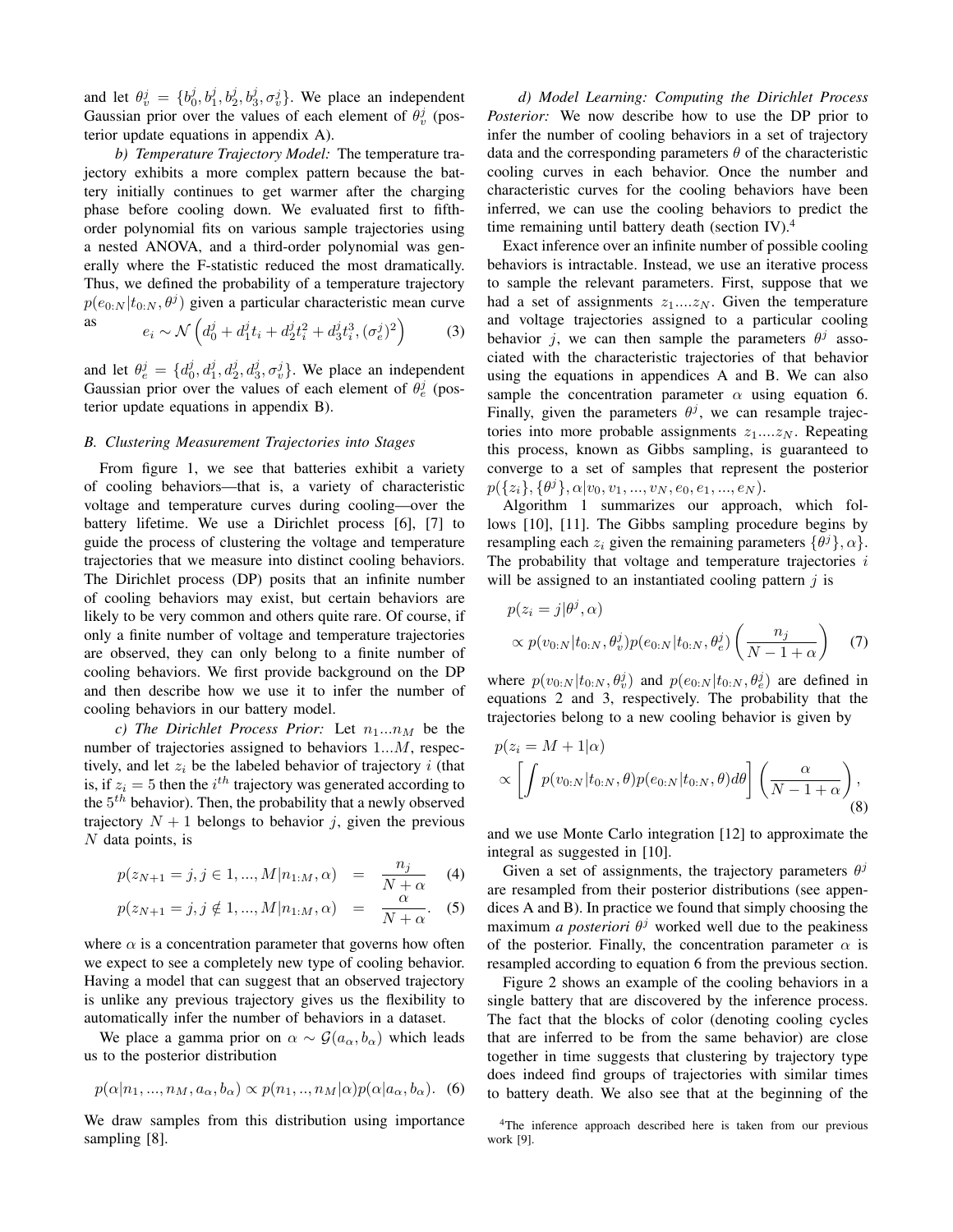### Algorithm 1 Cooling Behavior Inference

| 1: for sweep = 1 to # of sweeps do                                   |
|----------------------------------------------------------------------|
| <b>for</b> each cooling behavior $j$ <b>do</b><br>2:                 |
| Draw the parameters $\theta^j$ given $z_i$ using the equations<br>3: |
| in appendices A and B.                                               |
| end for<br>4:                                                        |
| Draw the DP hyperparameter $\alpha$ using equation 6<br>5:           |
| for each trajectory $i$ do<br>6:                                     |
| Draw $z_i$ using equations 7 and 8<br>7:                             |
| end for<br>8:                                                        |
| $9:$ end for                                                         |

battery's lifetime (cycles 0 to 400), the distribution over cooling behaviors is quite spread and not strongly associated with a particular time to death. As the battery progresses through its life-cycle, each behavior marks a temporallyclustered block preceding battery death. In section V, we will see that the relative indistinguishability of cooling trajectories far from battery death means that predicting the lifetime of a fresh battery is prone to large errors; however, the more distinct characteristics of cooling trajectories closer to death allows for better predictions when the battery is nearing death.



Fig. 2. Cooling behaviors (indexed both on the y-axis and by color) for a single battery as it progresses through its life-cycle. (Cycles from the same behavior are plotted with the same color.) Initially, the cooling behaviors occur at a variety of points (see the behaviors for cycles 0 to 400), but as the battery progresses through its life-cycle, each stage more distinctly marks a block of time preceding battery death.

#### IV. CYCLES-TO-DEATH PREDICTION

Once the parameters  $\{\theta^j\}_{j=1}^M$  have been learned, we compute a distribution  $p(l|j, \theta^j)$  of the remaining cycles to death *l* for each cooling behavior *j*. Especially for cooling behaviors that occur early in a battery's lifetime, these distributions can be highly multimodal: a fresh long-life battery and a fresh short-life battery might have very similar voltage and temperature trajectories during their initial cooling phases, but they will have very different numbers of cycles remaining until death (that is, when the battery stops holding charge).

We use an empirical distribution to model the number of remaining cycles *l*. This distribution places a probability mass around each observed time-to-death *l<sup>i</sup>* for each cooling behavior *j* in the training set.

$$
p(l|j, \theta^j) \propto \sum_{i=1}^N \mathcal{N}\left(l; l_i, \sigma_l^2\right) \mathbf{1}\{z_i = j\}
$$
 (9)

where  $1\{z_i = j\}$  is the indicator function which equals one when trajectory *i* is assigned to behavior *j* and zero otherwise.

We can now make predictions about the remaining cycles left in a battery given voltage and temperature trajectories. The distribution over the cycles-to-death is given by taking the expectation over the cooling behavior *j*

$$
p(l|t_{0:N}, v_{0:N}, e_{0:N}, {\theta^j}, \alpha)
$$
  
= 
$$
\sum_{j=1}^{M+1} p(l|j, \theta^j) p(j|t_{0:N}, v_{0:N}, e_{0:N}, \theta^j, \alpha)
$$
 (10)

where  $p(l|j, \theta^j)$  and  $p(j|t_{0:N}, v_{0:N}, e_{0:N}, \theta^j, \alpha)$  are defined in sections IV and  $III<sup>5</sup>$ . Throughout a test run, we maintain a distribution over *l*, and after we observe a cycle of data we shift the distribution by -1 to simulate the amount of life degradation that occurred during the previous cycle.

#### V. RESULTS

We tested our battery health model on a set of 13 nonstandard Roomba batteries provided by iRobot for research purposes. Of these, 6 had relatively short lives (under 400 cycles), 5 had long lives (over 600 cycles), and 2 were inbetween. The errors in the predicted cycles-to-death were computed using leave-one-out cross-validation, where the trajectories for one entire battery's run were held out each time. We chose to hold out an entire battery—rather than a random subset of cycles—because trajectories coming from the same battery tend to be more similar to each other than trajectories coming from different batteries; having trajectories from the same battery in both test and training sets would provide an unrealistic advantage to any algorithm. We normalized the time, voltage, and temperature values of all the cycles by subtracting the mean to avoid numerical problems during inference. Additionally, we set  $\sigma_l = 25$ from equation 9.

We compared our approach to four simple baselines. The naive approach estimated the remaining battery life by simply subtracting the number of elapsed cycles from the mean lifetime of the batteries in the training set. For the three remaining baselines, we first fit a curve to each temperature and each voltage trajectory using the parametric curves described in section III-A. This fit gave us a feature vector of trajectory parameters  $x = [\vec{b}\vec{d}]$  for each cycle that we could use as input to predict the remaining life *l*. We tested three baseline predictors: a linear regression of the form  $l \sim \beta x$ ; k-nearest neighbor, which found the *k* nearest inputs *x* and returned their average time to death *l*; and kmeans, which first formed *k* clusters based on the inputs *x*

<sup>&</sup>lt;sup>5</sup>We also considered a Gaussian distribution for  $p(l|j, \theta^j)$  but, due to the multimodal nature of  $p(l|j, \theta^j)$ , we found the empirical distribution a much better fit to the data.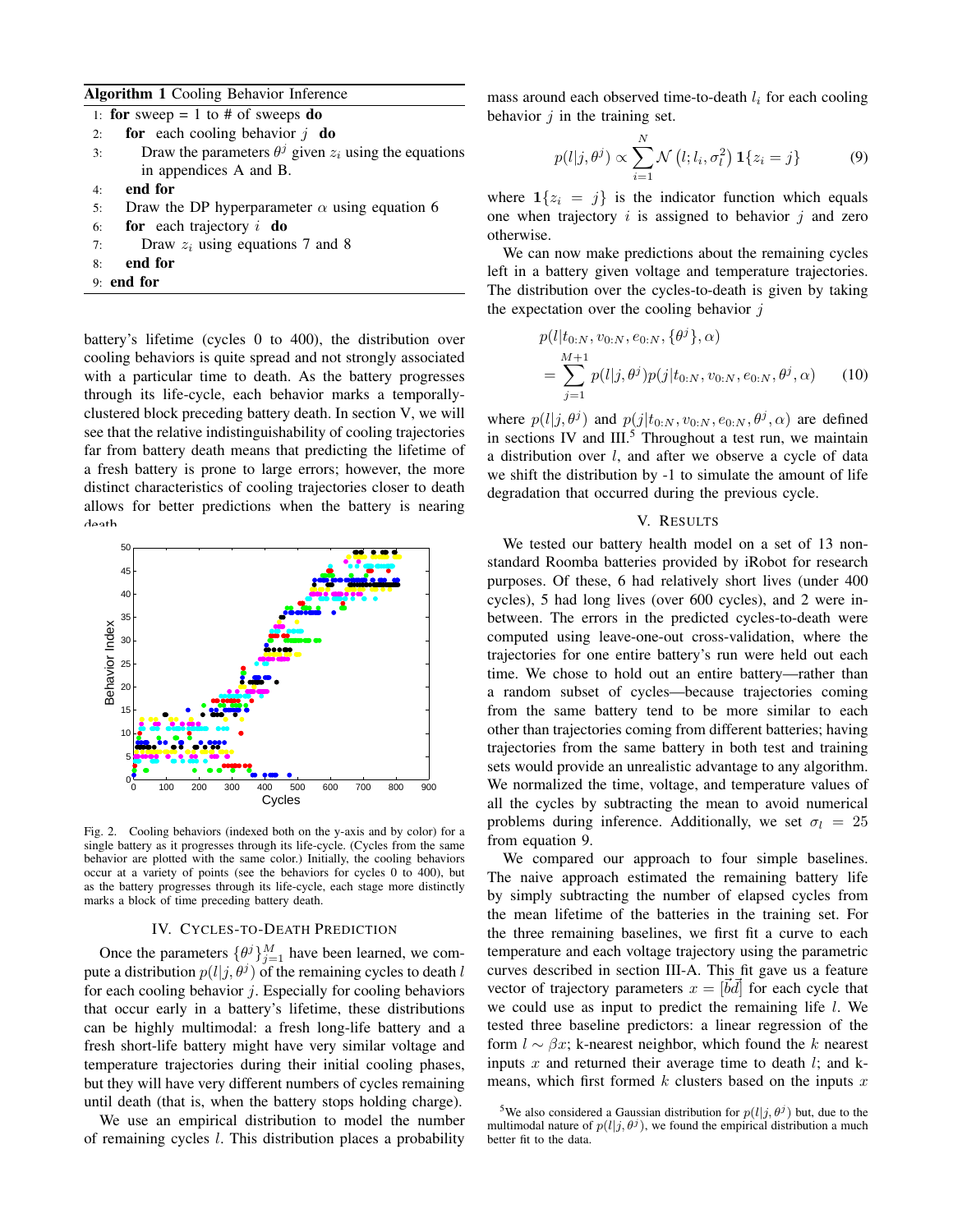and then returned the mean *l* of the nearest cluster. For kmeans and k-nearest neighbors, we tested values of *k* ranging from 1 to 300 (note that the entire dataset consisted of 4683 cooling trajectories). Each run of k-means had 10 restarts to avoid local optima.

*e) Absolute Prediction Error:* We first considered the absolute prediction error as a measure of prediction quality after all, an ideal model would provide the user of the device an accurate picture of how many cycles are remaining in the battery's life. Figures 3 and 4 show the predictions of all the approaches on a typical short life and a typical long life battery, respectively. We chose the best-performing value of *k* for each plot, and the error bars show one standard error of the mean for blocks of 50 trajectories.

Our approach generally outperforms the baselines when predicting the remaining life in the short life battery. While we initially do poorly in predicting the remaining life in the long-life battery, we outperform the baselines as the longlife battery gets closer to failure. Thus, for both types of batteries, we predict the cycles to death well in regimes that matter most: when the battery is actually near death. From manual inspection, we note that the cooling behaviors near battery death tend to be more distinctive; we also have more data in this regime because every battery—long life or short life—has trajectories that are within 300 cycles of death. Only the long-life batteries have trajectories that are over 600 cycles out from death.



Fig. 3. Mean absolute prediction errors for a typical short-life battery.

We see this trend when we consider all of the batteries from our complete cross-validation test. As before, the best performing values for *k* are plotted for the k-means and k-nearest neighbor. We see in figure 5 that our approach outperforms the baselines when the actual remaining cycles is relatively small (roughly within the lifetime of a shortlife battery). All approaches have difficulty with predictions when the battery is farther away from failure (figure 6).

*f) Guiding Replacement Decisions:* While knowing the number of cycles left in a battery is a useful figure, remaining life is usually an intermediate quantity needed to make the key decision of whether the battery should be replaced. When the lifetime predictions have error, the user of the



Fig. 4. Mean absolute prediction errors for a typical long-life battery.



Fig. 5. Mean absolute prediction errors across all batteries, looking at batteries close to death.

device risks either waiting too long to replace the battery and having it fail unexpectedly—or replacing the battery too early due to a false alarm. In this section, we analyze the predictions to determine how our model and the various baselines performed in this trade-off.

Figures 7 and 8 show how each of the models handle these trade-offs. Figure 7 plots how often the models predicted that a battery had less than 50 cycles remaining (an arbitrary threshold for replacement) against the actual remaining battery life; peaks far from 50 correspond to false alarms where the battery might have been replaced even when it had significant life left. Figure 8 plots how often the battery actually had less than 50 cycles remaining against the predicted battery life; peaks far from 50 correspond to situations when a battery might have failed despite a long predicted remaining life. Our model has peaks near 50 in both plots; our main source of error is confusing a shortlife battery for a long-life battery or vica-versa (as seen in humps around 350-400). The other models seem to find less structure in the data; their errors are more spread out. (Note that k-nearest neighbor never predicts less than 50 cycles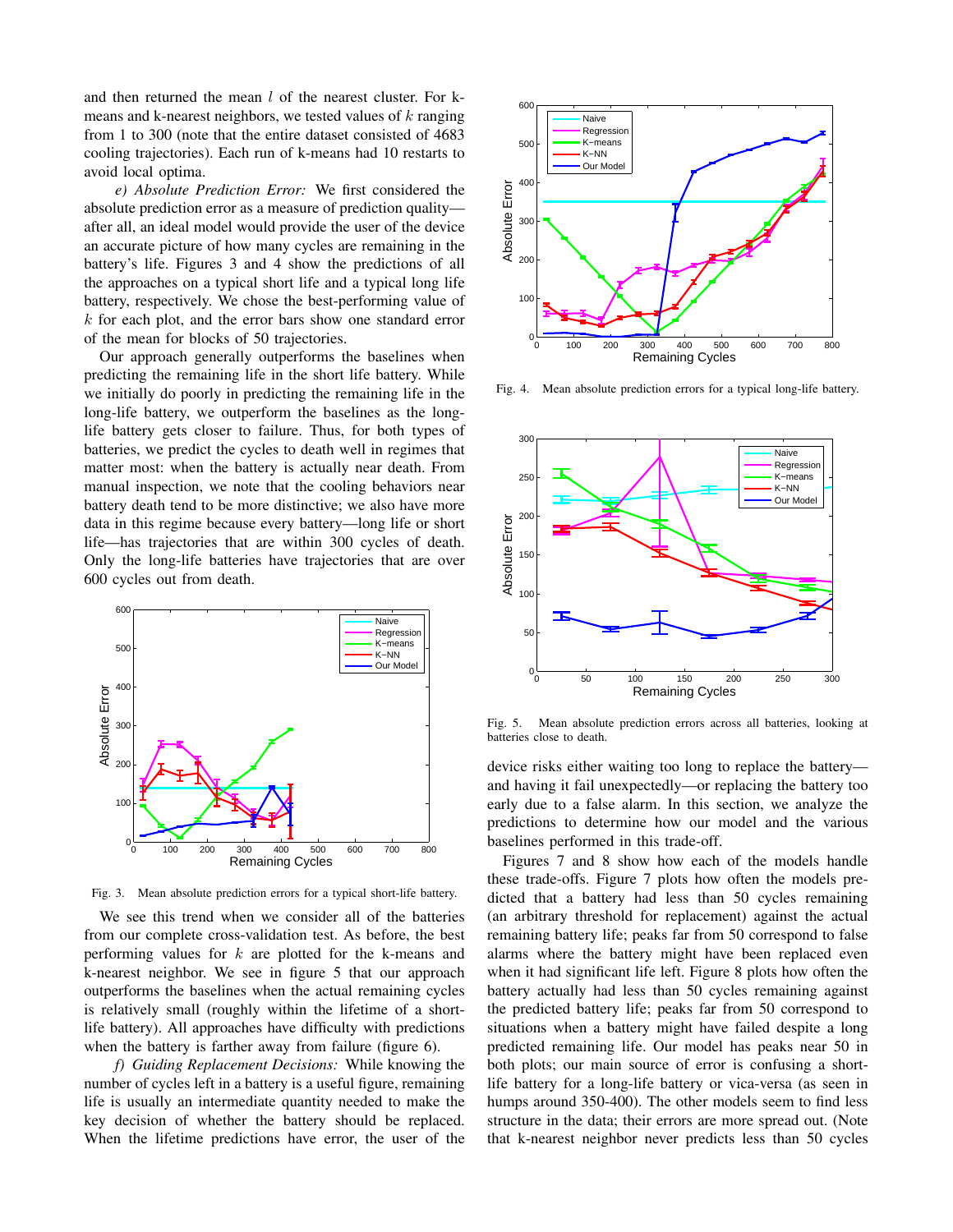

Fig. 6. Mean absolute prediction errors across all batteries. Note that the model had many fewer training points in regimes more than 500-600 cycles to failure, since many of the batteries were short-life batteries.



Fig. 7. Risk of early replacement: we plot how often the models predicted that the battery had less than 50 cycles remaining for various actual number of cycles remaining. (An ideal predictor would be 0 if the actual cycles were greater than 50, 1 otherwise.)

remaining.)

In the previous plots we created an arbitrary threshold of 50 cycles as when a battery ought to be replaced. We vary the threshold *w* to illustrate the trade-off more generally. Figure 9 plots false positive rates—how often did we predict that battery had more than *w* cycles when it had less than *w* cycles—against true positive rates—how often did we predict that the battery had less than *w* cycles when it actually had less than *w* cycles left. The ideal predictor would have points close to the top-left corner, corresponding to high true positive and low false positive rates; our approach achieves relatively high true positive rates without high false positive rates for a variety of thresholds *w*. However, we also see that our model is somewhat conservative: if avoiding false positives (replacing too early) is more important than finding true positives (replacing before death), then the baselines might offer better options. Operationally, false negatives in predicting battery death are typically dangerous for robots



Fig. 8. Risk of late replacement: we plot how often the battery was actually within 50 cycles of failure for various predicted lifetimes. (An ideal predictor would be 0 if the predicted cycles were greater than 50, 1 otherwise.)

but the desired performance is usually domain dependent.

### VI. CONCLUSION

We developed a Bayesian nonparametric model for battery health using data from 4683 cooling cycles collected from 13 NiMH batteries. The small size of the dataset reflects the expense required to collect the data: cycling a battery to death can take months, and different types of batteries will have different cooling patterns. Using a Bayesian nonparametric approach was valuable in this data-limited setting because it allowed us to learn a model from relatively few examples (of course, new data would be needed to train a model for a different type of battery). Specifically, by automatically clustering cycles based on their voltage and temperature trajectories during cooling, we discovered cooling behaviors that were predictive of remaining battery life, especially in the important regime where the battery within a few hundred cycles of death.

The results also showed that while we outperformed several baseline models, especially in this regime of interest, predicting battery life is, overall, a challenging problem. Interesting directions for future work include using other (less consistent) parts of the battery cycle, such as voltage and temperature trajectories during charging as additional features, as well as building stronger temporal correlations into the model. In some applications, knowing when a battery is starting to degrade (around cycle 300 for the battery in figure 2), is also a quantity of interest. We found that this change is much harder to predict using our trajectory-based clusters because trajectories tend to look similar in nominal operation; predicting battery degradation is an interesting question for future work.

## *ACKNOWLEDGMENTS*

This work was supported by iRobot and the Army Research Office under the Nostra project, STTR W911NF-08-C-0066. The authors would additionally like to thank